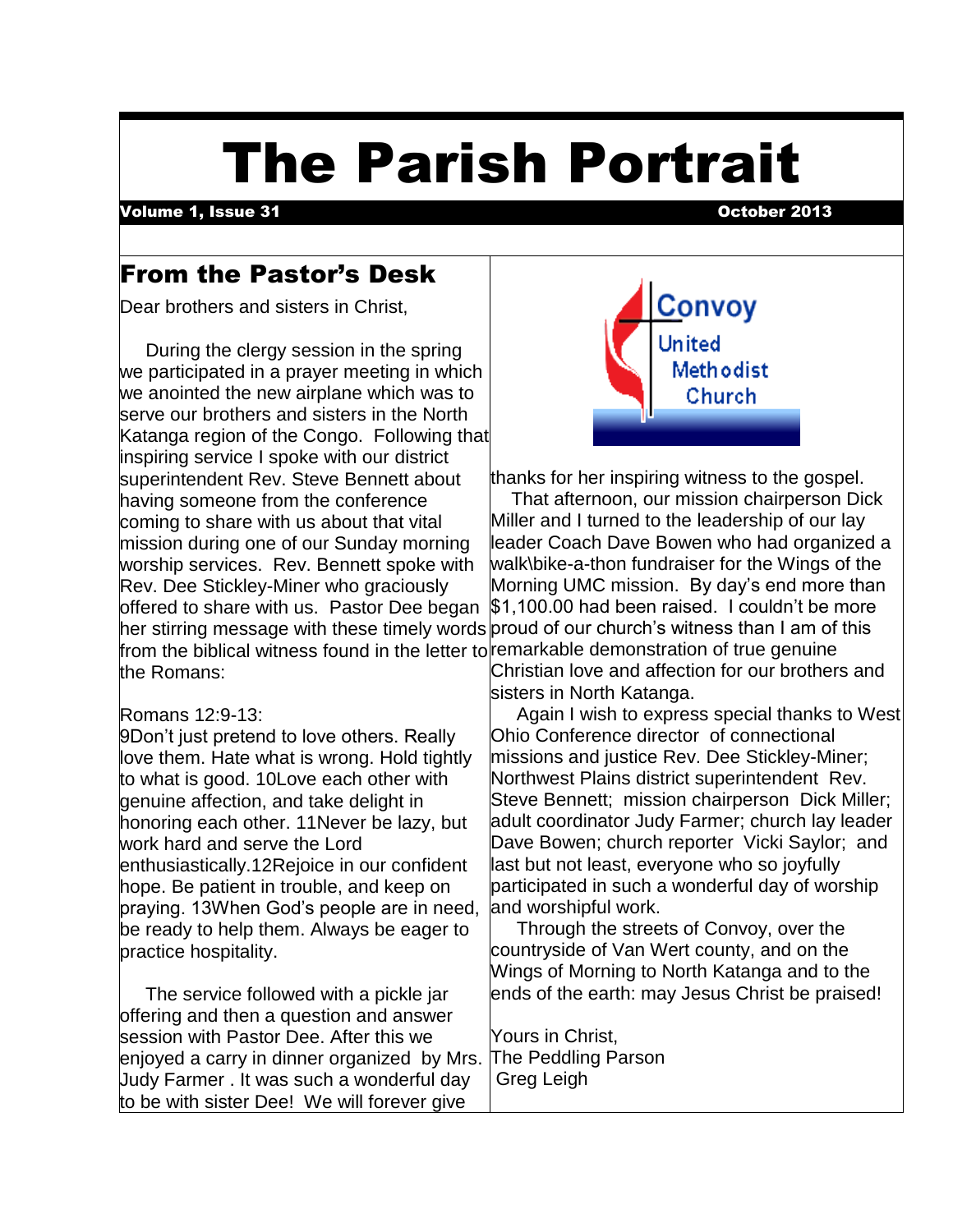#### United Methodist Women

 $\overline{\phantom{a}}$ 

 The United Methodist Women will meet on Wed. October 2, 2013 at 7pm in the church social room. All ladies of the church family are welcome to share in a night with the girls. Program by Marie Sanfilippo, Greeters will be Anne Stewart & Cheryl Hoover. Hostesses will be Cheryl Hoover & Cindy Mollenkopf. We have notecards with pictures of our church on them for sale. Just see a UMW member to purchase.

 The UMW offer catering services for receptions, class reunions, birthdays, anniversaries, wedding receptions and organization etc. Brochures with meal options and pricing are available by contacting Lynn Johnson. You may get your 2013 pledges to Vicki Saylor, Treasurer. The women are planning a Jewelry Sale in November. If you would like to donate any new, used, reusable jewelry, costume or good as well as lightly used accessories such as purses or scarves, collections baskets will be provided in the vestibules and in the social room or contact a UMW member.

# Church Woman United

 Church Women United will join together for the first meeting of the fall on Friday October  $4<sup>th</sup>$  at 1:30pm.

 St Mary's Catholic Church, 601 Jennings Rd, Van Wert will be the host church. The meeting will be held in the church rectory basement located on the north side of the basement located on the north slac of the Support your community! Blankemeyer is the chair person.

 Program topic is "Church World Services." A collection will be taken for CWS blankets. All area ladies are asked to meet together to learn about the missions of Church World Services. Contact person Jean Wittung 419-749-2053.

#### Helping Hands Food Pantry

Pantry shelves are stocked one week and empty within three weeks. Thank you for your past support, prayer for continued support. Your donations of cereal, paper products, health care items and food is much appreciated. Our freezer is blessed with ground beef and sausage from the Beef Pork Project. The need continues to grow in the Convoy area and we are helping people to feed their families, what a great mission for the Convoy area.

#### Loaves of Love

School has begun and so has the Loaves of Love. A count has not been determined to date, but will be shared when available. September & October will be Spaghetti O's & meatballs or mini ravioli & meatballs pull tab and microwavable. November & December will be mac & cheese pull tab and microwavable. You may continue to give monetary gifts through the offering labeled Loaves of Love. Thank you for all your continued support.

#### Flower Calendar

 The flower calendar for 2013 is up on the bulletin board at the edge of the sanctuary. There are still a few dates available, but they are going fast. The cost is \$27 per Sunday.

#### Convoy Community Days

Convoy Community Days Sept. 27-29

#### Happy Birthday!!

Betty Springer's, 90<sup>th</sup> Birthday Celebration, Sunday October 27<sup>th</sup> \* 2-4pm \* Church Social Room.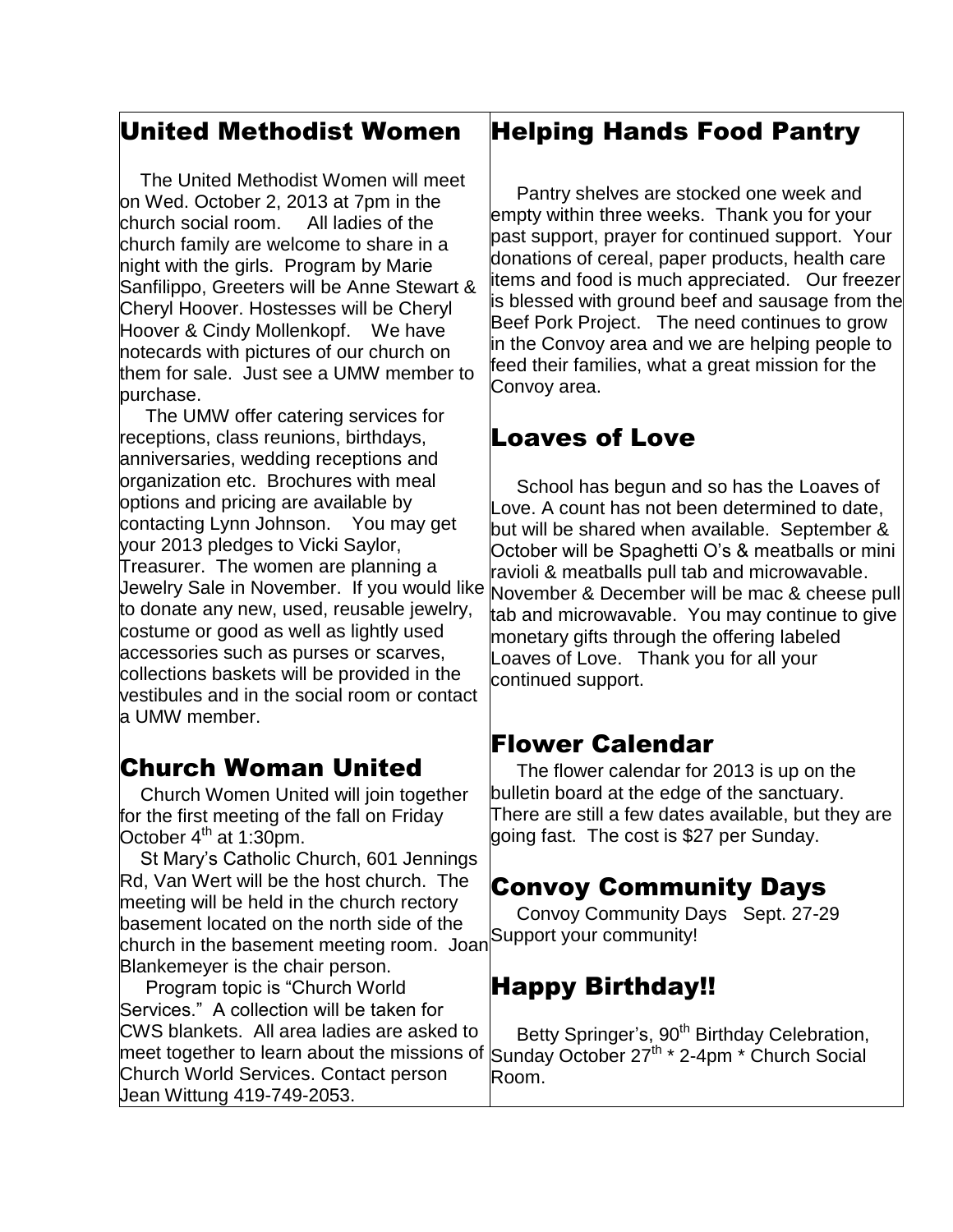## Aluminum Tab Collection

 $\overline{\phantom{a}}$  *Stop & Drop* your aluminum pop tabs in the collection jars in the vestibules. The tabs will be given to Cyler Miller for his donation to the Ronald McDonald House. Another way we can support local missions. We have one full jar and will be starting another

## Thank You

 "Thank you for all the thoughts and prayers for me and my family. It is greatly appreciated. Church is the hardest place for me to be, but I know with the love and support of my church family it will get easier. God is good and may he bless you all." -*Nikki Beougher*

 "During a time like this we realize how much our friends really mean to us… Your expression of sympathy will always be remembered."

-*Sharon, Ann, Jon and Amber Young*

 *"*Thank you so much for the care packages and your thoughts and prayers. Beneath all the stress of school, homework and other obligations I know I have, the strong foundation of my church family's love and support to keep me on track and remind me that I am not alone. I want to thank you again from the bottom of my heart." *-Gracie Klinger*

"Thank you for allowing me to come talk to you about God's ministry in Asia. Also, thank you for your continued prayers and financial support. Your church is such a blessing."

*\_Austin Wise*

All original thank you notes are on display in social room foyer.

## College Ministry Boxes

We will be starting the college box ministry for this school year. Please give the name, address and name of the school your student attends to any one on the committee. The ministry is open to college students from our church family including the 11/11 group; undergraduate or graduate students, living away or living at home. If you student changes colleges addresses or joins mid-year, please let us know as we will always make adjustments. Committee: Patti Kiehl, Marilyn Reed and Shelly Holden. You can also email this information to

[sholden1981@gmail.com](mailto:sholden1981@gmail.com)

# Pregnancy Life Center

Thank you! Thank you to all who supported the Pregnancy Life Center Imagine Life Walk. The walkers raised \$28,889.50. The corporate and church sponsors supported the walk in the amount of \$16,000. This means the grand total raised was \$44,889.50.

# Sunday School Teachers

We are still looking for Sunday School teachers. We also need substitute teachers to fill in when the primary teacher is unavailable. Please contact Tina Pawlick if you can help.

# Village Ministry Center

The VMC is now open Monday through Thursday from 3:15pm-5pm for homework assistance. Free Wifi is also available. If you are interested in helping or looking around, please drop by. The VMC is located on the corner of highway 49 and Tully Street in the old Buds Variety Store building.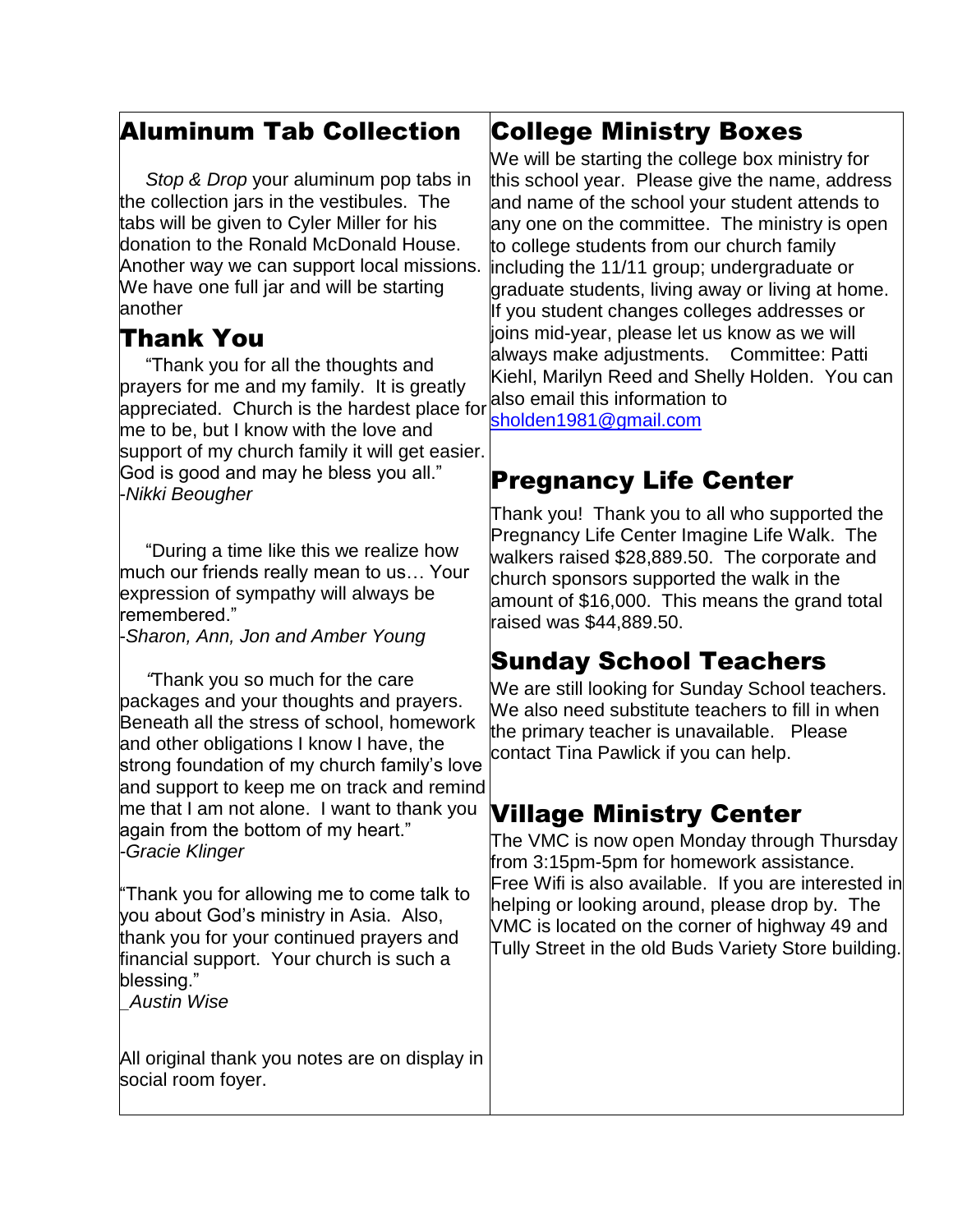| <b>Calendar of Events</b>                                                                  |                                             | <b>Prayer Concerns</b>                                                                                                                                                                                                                                                                                                                                                                                                                                      |
|--------------------------------------------------------------------------------------------|---------------------------------------------|-------------------------------------------------------------------------------------------------------------------------------------------------------------------------------------------------------------------------------------------------------------------------------------------------------------------------------------------------------------------------------------------------------------------------------------------------------------|
| <b>Adult Choir Practice</b>                                                                | Wednesdays 6:30pm                           | Dean McOmber, Madge Wilson, Dick Burden,<br>Greg & Madalyn Emerick, Helen Anderson,<br>Annabelle Clevenger, June Burns, Rosalee<br>Burns, Dale & Dorothy Gleckler, Annabelle<br>Clevenger, Gina Griffiths, Dave & Stella Stevens,<br>Shelly Klinker, Ray Tinnel, Reese Sunderland,<br>Ruth Shinabery (Tona King's grandmother), Anna<br>Dyer (Delta Dingu's mother), Pam Kulwicki,<br>Shirley Laipply.<br>Vancrest/Convoy: Romaine Feasby, Esten<br>Fortney |
| Lions Club Meeting                                                                         | 2 <sup>nd</sup> Monday monthly              |                                                                                                                                                                                                                                                                                                                                                                                                                                                             |
| <b>UMM Prayer Breakfast</b>                                                                | Sunday October 6 <sup>th</sup> at<br>7:30am |                                                                                                                                                                                                                                                                                                                                                                                                                                                             |
| <b>UMW Meet</b>                                                                            | <b>Wednesday October</b><br>$2^{nd}$ at 7pm |                                                                                                                                                                                                                                                                                                                                                                                                                                                             |
| <b>Charge Conference</b>                                                                   | Sunday October 13 <sup>th</sup><br>6:30pm   |                                                                                                                                                                                                                                                                                                                                                                                                                                                             |
| <b>Trustees Meeting</b>                                                                    | <b>Wednesday October</b>                    | Hearth & Home: Jim Ryan                                                                                                                                                                                                                                                                                                                                                                                                                                     |
|                                                                                            | 16h at 7:00pm                               | Georgetown Place: (Fort Wayne) Dean<br><b>Branstrator</b><br><b>Elmcrest of Lima: Nell Rice</b>                                                                                                                                                                                                                                                                                                                                                             |
| <b>Administrative Board</b>                                                                | Thursday October 24rd<br>at 7:00pm          |                                                                                                                                                                                                                                                                                                                                                                                                                                                             |
| <b>Bible Study</b>                                                                         | Every Thursday at                           | <b>Laurels of Rockford:</b> Jim and Jean Thomas                                                                                                                                                                                                                                                                                                                                                                                                             |
|                                                                                            | 6:30pm<br>(except Oct 24 <sup>th</sup> )    | Lutheran Healthcare: Delores Harris                                                                                                                                                                                                                                                                                                                                                                                                                         |
| Don't forget to Like us on<br>Facebook                                                     |                                             | <b>Update on Madison Ringwald:</b>                                                                                                                                                                                                                                                                                                                                                                                                                          |
|                                                                                            |                                             | Madison Ringwald is being taken off of the<br>weekly prayer concerns. She is doing really well,<br>even getting to try a sport (soccer)! We know she<br>will need more surgeries and we will need to add<br>her again, but for now, we can take her off the<br>prayer list. We want to thank everyone for all the<br>prayers and hope they will continue for her.<br>Thank you!                                                                             |
|                                                                                            |                                             | -Gloria & Clark Ringwald.                                                                                                                                                                                                                                                                                                                                                                                                                                   |
| <b>Convoy United Methodist Church</b>                                                      |                                             | Fear thou not; for I [am] with thee: be not<br>dismayed; for I [am] thy God: I will strengthen<br>thee; yea, I will help thee; yea, I will uphold thee<br>with the right hand of my righteousness.                                                                                                                                                                                                                                                          |
| You can follow the news of the church at<br>www.convoyumc.org or follow us on<br>Facebook. |                                             | <b>Isaiah 41:10 KJV.</b>                                                                                                                                                                                                                                                                                                                                                                                                                                    |